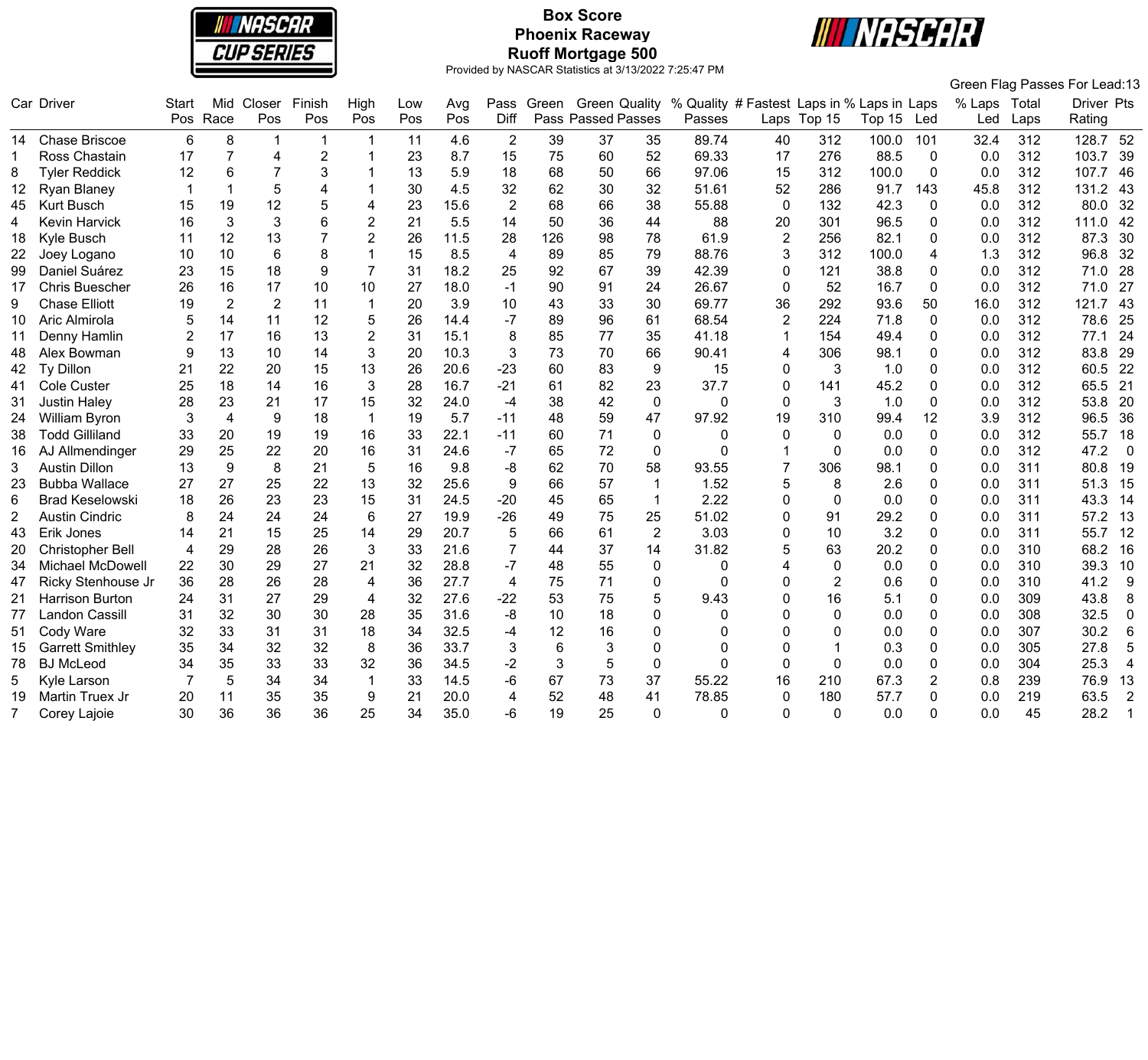| <b>NASCAR</b>     |
|-------------------|
| <i>CUP SERIES</i> |

ſ

# **Average Running Position Phoenix Raceway Ruoff Mortgage 500**



| Rank           | Car            | <b>Driver</b>           | Team                                | Finish Pos. | Average Pos |
|----------------|----------------|-------------------------|-------------------------------------|-------------|-------------|
| 1              | 9              | <b>Chase Elliott</b>    | UniFirst                            | 11          | 3.92        |
| $\overline{c}$ | 12             | Ryan Blaney             | Menards \ Maytag                    | 4           | 4.50        |
| 3              | 14             | <b>Chase Briscoe</b>    | <b>Mahindra Tractors</b>            | 1           | 4.63        |
| 4              | 4              | Kevin Harvick           | <b>Hunt Brothers Pizza</b>          | 6           | 5.51        |
| 5              | 24             | William Byron           | Axalta                              | 18          | 5.68        |
| 6              | 8              | <b>Tyler Reddick</b>    | <b>Guaranteed Rate</b>              | 3           | 5.86        |
| 7              | 22             | Joey Logano             | Shell Pennzoil                      | 8           | 8.45        |
| 8              | 1              | Ross Chastain           | K1 Speed                            | 2           | 8.70        |
| 9              | 3              | <b>Austin Dillon</b>    | <b>Get Bioethanol</b>               | 21          | 9.82        |
| 10             | 48             | Alex Bowman             | Ally/Best Friends                   | 14          | 10.31       |
| 11             | 18             | Kyle Busch              | <b>DEWALT</b>                       | 7           | 11.49       |
| 12             | 10             | Aric Almirola           | Smithfield                          | 12          | 14.35       |
| 13             | 5              | Kyle Larson             | Valvoline                           | 34          | 14.47       |
| 14             | 11             | Denny Hamlin            | FedEx Office                        | 13          | 15.11       |
| 15             | 45             | <b>Kurt Busch</b>       | MoneyLion                           | 5           | 15.55       |
| 16             | 41             | Cole Custer             | HaasTooling.com                     | 16          | 16.66       |
| 17             | 17             | <b>Chris Buescher</b>   | <b>ITsavvy</b>                      | 10          | 18.02       |
| 18             | 99             | Daniel Suárez           | CommScope                           | 9           | 18.20       |
| 19             | $\overline{2}$ | <b>Austin Cindric</b>   | AutoTrader                          | 24          | 19.90       |
| 20             | 19             | Martin Truex Jr         | Bass Pro Shops                      | 35          | 19.95       |
| 21             | 42             | Ty Dillon               | <b>Black Rifle Coffee Company</b>   | 15          | 20.56       |
| 22             | 43             | Erik Jones              | FOCUSfactor                         | 25          | 20.65       |
| 23             | 20             | <b>Christopher Bell</b> | Rheem - Capitol Container           | 26          | 21.64       |
| 24             | 38             | <b>Todd Gilliland</b>   | Frontline Enterprises INC.          | 19          | 22.08       |
| 25             | 31             | <b>Justin Haley</b>     | LeafFilter Gutter Protection        | 17          | 24.01       |
| 26             | 6              | <b>Brad Keselowski</b>  | <b>Violet Defense</b>               | 23          | 24.53       |
| 27             | 16             | AJ Allmendinger         | <b>Action Industries</b>            | 20          | 24.55       |
| 28             | 23             | <b>Bubba Wallace</b>    | Root Insurance                      | 22          | 25.56       |
| 29             | 21             | Harrison Burton         | <b>DEX Imaging</b>                  | 29          | 27.56       |
| 30             | 47             | Ricky Stenhouse Jr      | Fry's/NOS                           | 28          | 27.68       |
| 31             | 34             | <b>Michael McDowell</b> | Love's Travel Stops                 | 27          | 28.81       |
| 32             | 77             | Landon Cassill          | Voyager: Crypto for All             | 30          | 31.62       |
| 33             | 51             | Cody Ware               | Nurtec ODT Ford                     | 31          | 32.51       |
| 34             | 15             | <b>Garrett Smithley</b> | Jacob Companies                     | 32          | 33.71       |
| 35             | 78             | <b>BJ McLeod</b>        | <b>Premier Business Investments</b> | 33          | 34.46       |
| 36             | $\overline{7}$ | Corey Lajoie            | Built.com                           | 36          | 34.99       |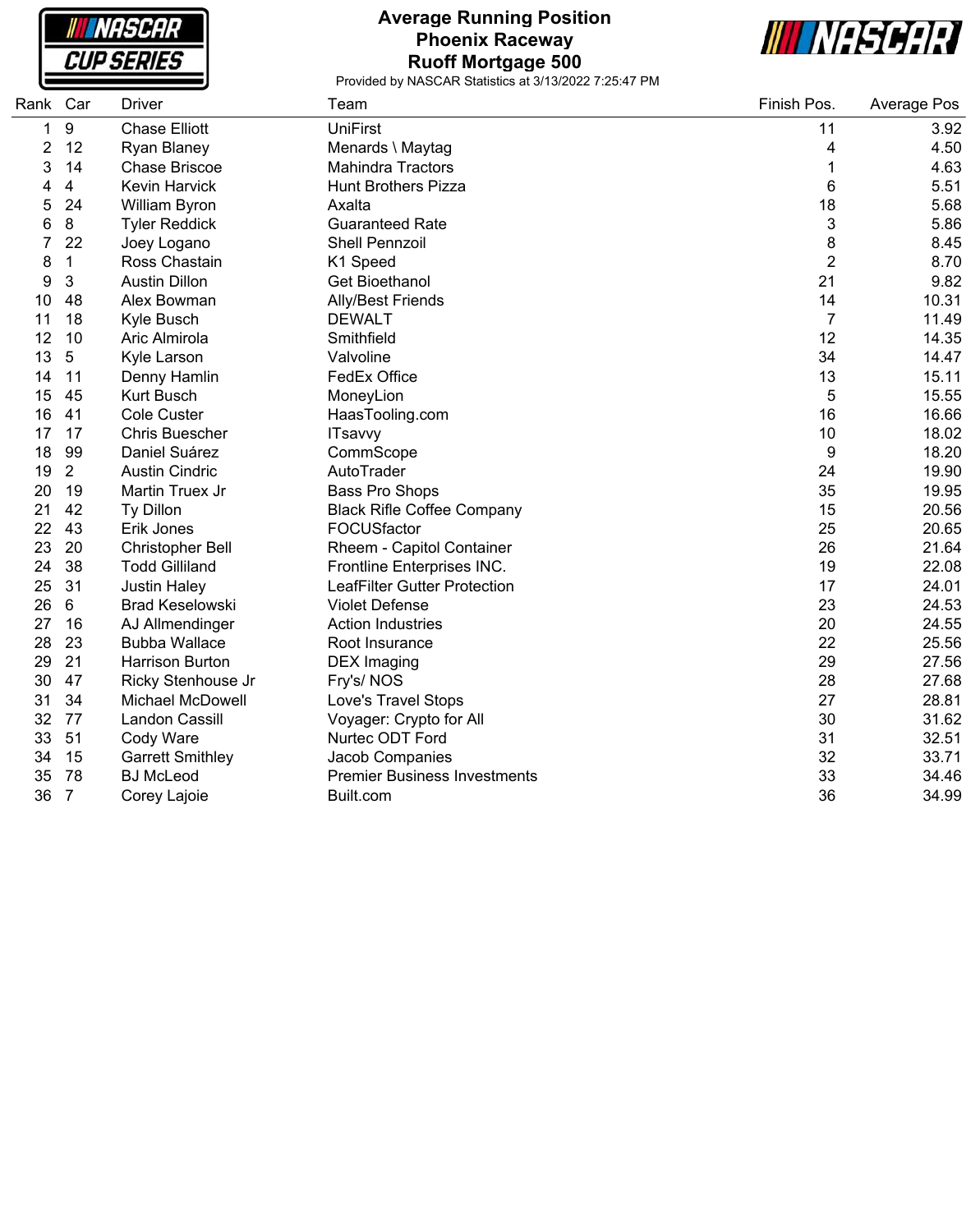

# **Closers Phoenix Raceway Ruoff Mortgage 500**



| Rank Car       |                | <b>Driver</b>           | Team                                | Closing Pos.   | Finish Pos.    | Gained         |
|----------------|----------------|-------------------------|-------------------------------------|----------------|----------------|----------------|
| 1              | 99             | Daniel Suárez           | CommScope                           | 18             | 9              | 9              |
| $\overline{c}$ | 45             | <b>Kurt Busch</b>       | MoneyLion                           | 12             | 5              | 7              |
| 3              | 17             | <b>Chris Buescher</b>   | <b>ITsavvy</b>                      | 17             | 10             | 7              |
| 4              | 18             | Kyle Busch              | <b>DEWALT</b>                       | 13             | $\overline{7}$ | 6              |
| 5              | 42             | Ty Dillon               | <b>Black Rifle Coffee Company</b>   | 20             | 15             | 5              |
| 6              | 8              | <b>Tyler Reddick</b>    | <b>Guaranteed Rate</b>              | $\overline{7}$ | 3              | 4              |
| 7              | 31             | <b>Justin Haley</b>     | <b>LeafFilter Gutter Protection</b> | 21             | 17             | 4              |
| 8              | 11             | Denny Hamlin            | FedEx Office                        | 16             | 13             | 3              |
| 9              | 23             | <b>Bubba Wallace</b>    | Root Insurance                      | 25             | 22             | 3              |
| 10             | $\mathbf{1}$   | Ross Chastain           | K1 Speed                            | 4              | $\overline{2}$ | $\overline{2}$ |
| 11             | 16             | AJ Allmendinger         | <b>Action Industries</b>            | 22             | 20             | $\overline{2}$ |
| 12             | 20             | <b>Christopher Bell</b> | Rheem - Capitol Container           | 28             | 26             | $\overline{c}$ |
| 13             | 34             | Michael McDowell        | Love's Travel Stops                 | 29             | 27             | $\overline{2}$ |
| 14             | 12             | Ryan Blaney             | Menards \ Maytag                    | 5              | 4              | $\mathbf{1}$   |
| 15             | 14             | <b>Chase Briscoe</b>    | <b>Mahindra Tractors</b>            | 1              | 1              | 0              |
| 16             | 38             | <b>Todd Gilliland</b>   | Frontline Enterprises INC.          | 19             | 19             | 0              |
| 17             | $\,6$          | <b>Brad Keselowski</b>  | <b>Violet Defense</b>               | 23             | 23             | 0              |
| 18             | $\overline{2}$ | <b>Austin Cindric</b>   | AutoTrader                          | 24             | 24             | 0              |
| 19             | 77             | Landon Cassill          | Voyager: Crypto for All             | 30             | 30             | 0              |
| 20             | 51             | Cody Ware               | Nurtec ODT Ford                     | 31             | 31             | $\mathbf 0$    |
| 21             | 15             | <b>Garrett Smithley</b> | Jacob Companies                     | 32             | 32             | 0              |
| 22             | 78             | <b>BJ</b> McLeod        | <b>Premier Business Investments</b> | 33             | 33             | 0              |
| 23             | 5              | Kyle Larson             | Valvoline                           | 34             | 34             | 0              |
| 24             | 19             | Martin Truex Jr         | Bass Pro Shops                      | 35             | 35             | $\mathbf 0$    |
| 25             | $\overline{7}$ | Corey Lajoie            | Built.com                           | 36             | 36             | 0              |
| 26             | 10             | Aric Almirola           | Smithfield                          | 11             | 12             | $-1$           |
| 27             | 22             | Joey Logano             | Shell Pennzoil                      | 6              | 8              | $-2$           |
| 28             | 41             | Cole Custer             | HaasTooling.com                     | 14             | 16             | $-2$           |
| 29             | 47             | Ricky Stenhouse Jr      | Fry's/NOS                           | 26             | 28             | $-2$           |
| 30             | 21             | <b>Harrison Burton</b>  | <b>DEX</b> Imaging                  | 27             | 29             | $-2$           |
| 31             | $\overline{4}$ | Kevin Harvick           | <b>Hunt Brothers Pizza</b>          | 3              | $\,6$          | $-3$           |
| 32             | 48             | Alex Bowman             | <b>Ally/Best Friends</b>            | 10             | 14             | $-4$           |
| 33             | 9              | <b>Chase Elliott</b>    | <b>UniFirst</b>                     | $\overline{2}$ | 11             | $-9$           |
| 34             | 24             | William Byron           | Axalta                              | 9              | 18             | $-9$           |
| 35             | 43             | Erik Jones              | FOCUSfactor                         | 15             | 25             | $-10$          |
| 36             | 3              | <b>Austin Dillon</b>    | <b>Get Bioethanol</b>               | 8              | 21             | $-13$          |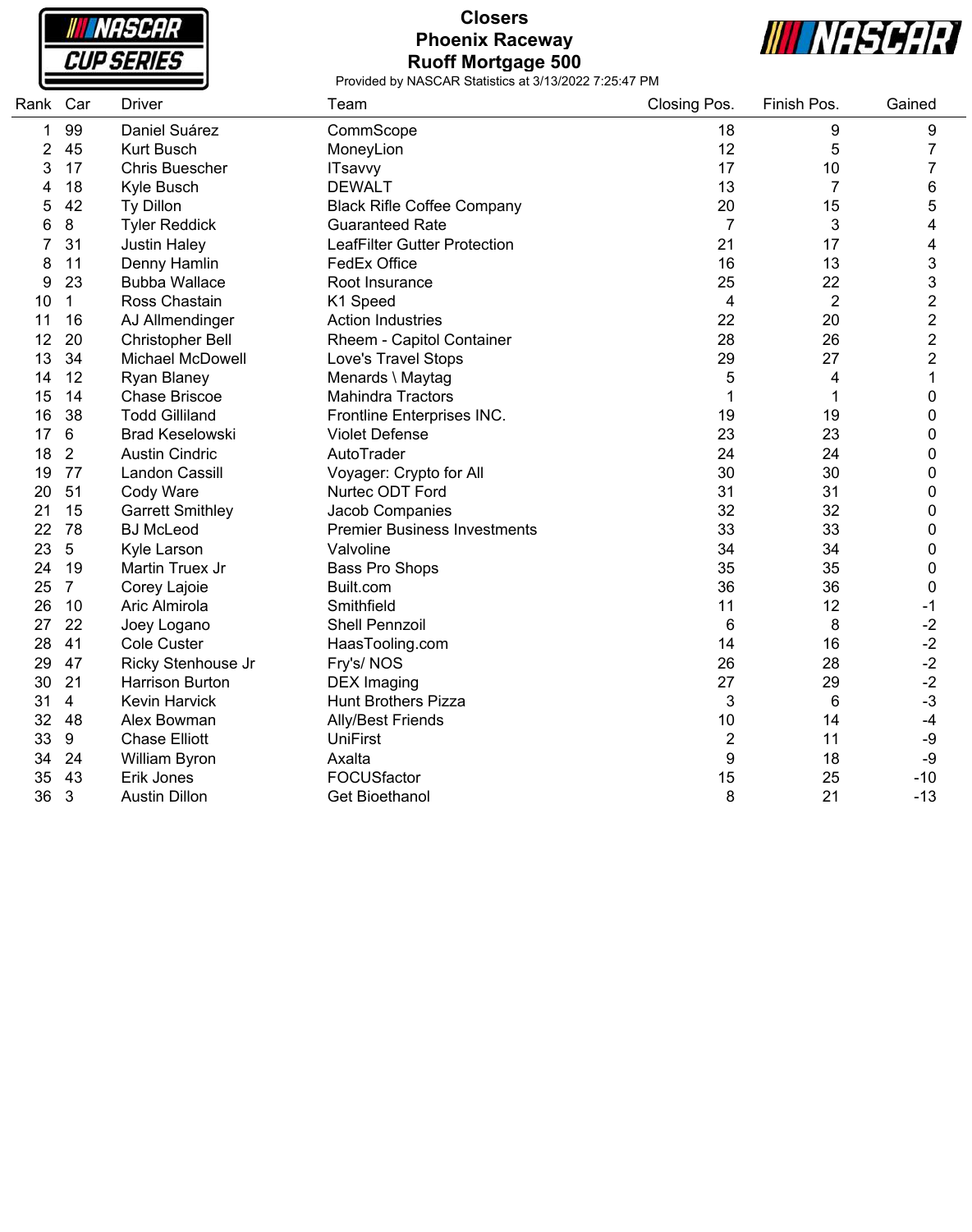|  |  | <b>NASCAR</b><br>CUP SERIES |
|--|--|-----------------------------|

ſ

ŀē

# **Driver Rating Phoenix Raceway Ruoff Mortgage 500**



| Rank | Car            | <b>Driver</b>           | Team                                | Finish Pos.    | <b>Driver Rating</b> |
|------|----------------|-------------------------|-------------------------------------|----------------|----------------------|
| 1    | 12             | Ryan Blaney             | Menards \ Maytag                    | 4              | 131.2                |
| 2    | 14             | <b>Chase Briscoe</b>    | <b>Mahindra Tractors</b>            | 1              | 128.7                |
| 3    | 9              | <b>Chase Elliott</b>    | <b>UniFirst</b>                     | 11             | 121.7                |
| 4    | 4              | <b>Kevin Harvick</b>    | <b>Hunt Brothers Pizza</b>          | 6              | 111.0                |
| 5    | 8              | <b>Tyler Reddick</b>    | <b>Guaranteed Rate</b>              | 3              | 107.7                |
| 6    | $\mathbf{1}$   | Ross Chastain           | K1 Speed                            | $\overline{2}$ | 103.7                |
|      | 22             | Joey Logano             | <b>Shell Pennzoil</b>               | 8              | 96.8                 |
| 8    | 24             | William Byron           | Axalta                              | 18             | 96.5                 |
| 9    | 18             | Kyle Busch              | <b>DEWALT</b>                       | $\overline{7}$ | 87.3                 |
| 10   | 48             | Alex Bowman             | <b>Ally/Best Friends</b>            | 14             | 83.8                 |
| 11   | 3              | <b>Austin Dillon</b>    | <b>Get Bioethanol</b>               | 21             | 80.8                 |
| 12   | 45             | <b>Kurt Busch</b>       | MoneyLion                           | 5              | 80.0                 |
| 13   | 10             | Aric Almirola           | Smithfield                          | 12             | 78.6                 |
| 14   | 11             | Denny Hamlin            | FedEx Office                        | 13             | 77.1                 |
| 15   | 5              | Kyle Larson             | Valvoline                           | 34             | 76.9                 |
| 16   | 99             | Daniel Suárez           | CommScope                           | 9              | 71.0                 |
| 17   | 17             | <b>Chris Buescher</b>   | <b>ITsavvy</b>                      | 10             | 71.0                 |
| 18   | 20             | <b>Christopher Bell</b> | Rheem - Capitol Container           | 26             | 68.2                 |
| 19   | 41             | <b>Cole Custer</b>      | HaasTooling.com                     | 16             | 65.5                 |
| 20   | 19             | Martin Truex Jr         | Bass Pro Shops                      | 35             | 63.5                 |
| 21   | 42             | Ty Dillon               | <b>Black Rifle Coffee Company</b>   | 15             | 60.5                 |
| 22   | $\overline{2}$ | <b>Austin Cindric</b>   | AutoTrader                          | 24             | 57.2                 |
| 23   | 38             | <b>Todd Gilliland</b>   | Frontline Enterprises INC.          | 19             | 55.7                 |
| 24   | 43             | Erik Jones              | FOCUSfactor                         | 25             | 55.7                 |
| 25   | 31             | <b>Justin Haley</b>     | <b>LeafFilter Gutter Protection</b> | 17             | 53.8                 |
| 26   | 23             | <b>Bubba Wallace</b>    | Root Insurance                      | 22             | 51.3                 |
| 27   | 16             | AJ Allmendinger         | <b>Action Industries</b>            | 20             | 47.2                 |
| 28   | 21             | <b>Harrison Burton</b>  | <b>DEX</b> Imaging                  | 29             | 43.8                 |
| 29   | 6              | <b>Brad Keselowski</b>  | <b>Violet Defense</b>               | 23             | 43.3                 |
| 30   | 47             | Ricky Stenhouse Jr      | Fry's/NOS                           | 28             | 41.2                 |
| 31   | 34             | <b>Michael McDowell</b> | <b>Love's Travel Stops</b>          | 27             | 39.3                 |
| 32   | 77             | Landon Cassill          | Voyager: Crypto for All             | 30             | 32.5                 |
| 33   | 51             | Cody Ware               | Nurtec ODT Ford                     | 31             | 30.2                 |
| 34   | $\overline{7}$ | Corey Lajoie            | Built.com                           | 36             | 28.2                 |
| 35   | 15             | <b>Garrett Smithley</b> | Jacob Companies                     | 32             | 27.8                 |
| 36   | 78             | <b>BJ</b> McLeod        | <b>Premier Business Investments</b> | 33             | 25.3                 |
|      |                |                         |                                     |                |                      |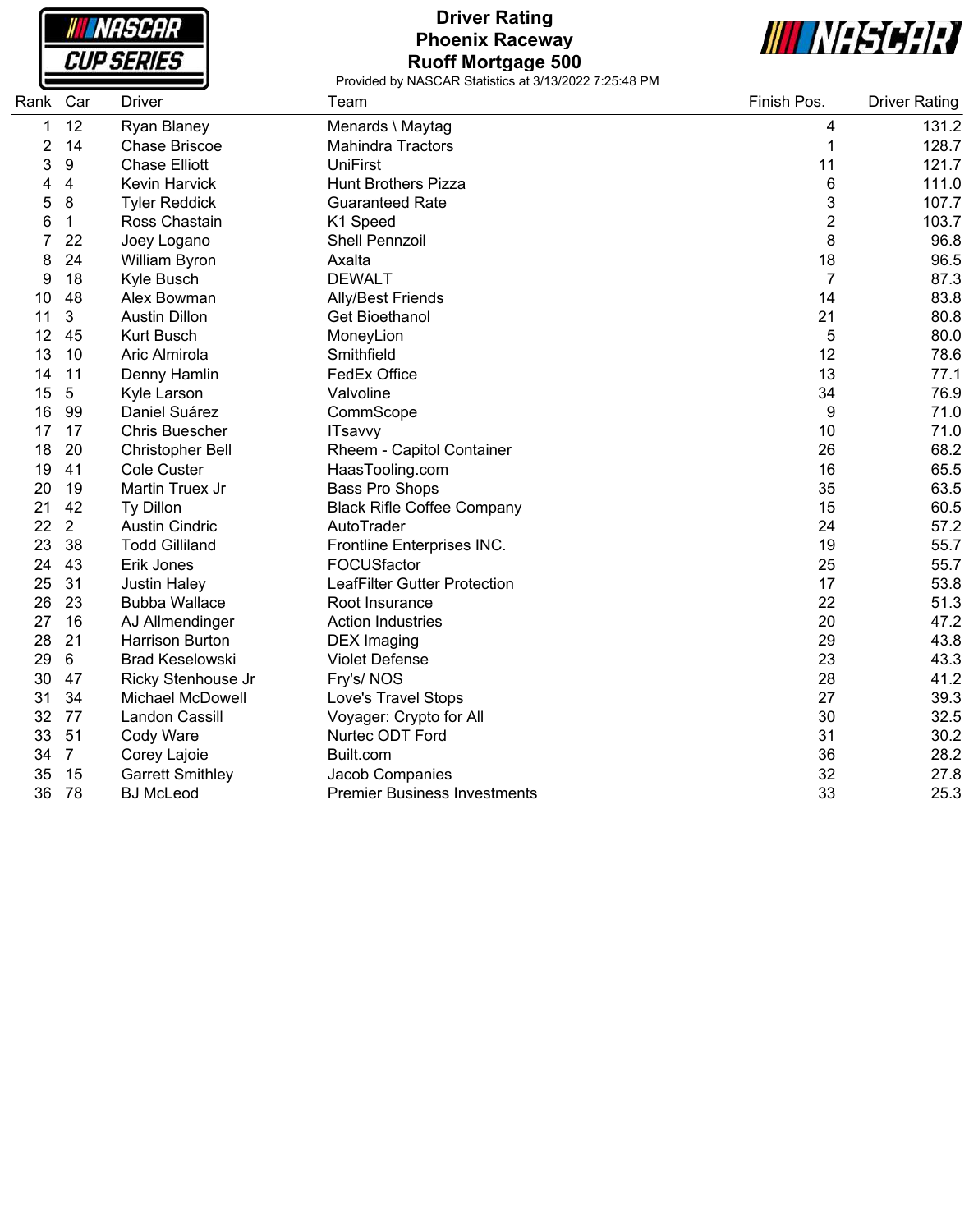**NASCAR CUP SERIES** 

#### **Fastest Drivers Early In A Run Phoenix Raceway Ruoff Mortgage 500**



| Rank | Car            | Driver                  | Team                                | Laps | Finish Pos.    | Speed   |
|------|----------------|-------------------------|-------------------------------------|------|----------------|---------|
| 1    | 14             | <b>Chase Briscoe</b>    | <b>Mahindra Tractors</b>            | 312  | 1              | 128.316 |
| 2    | 12             | <b>Ryan Blaney</b>      | Menards \ Maytag                    | 312  | 4              | 128.296 |
| 3    | 9              | <b>Chase Elliott</b>    | <b>UniFirst</b>                     | 312  | 11             | 128.225 |
| 4    | 4              | Kevin Harvick           | <b>Hunt Brothers Pizza</b>          | 312  | 6              | 128.158 |
| 5    | 8              | <b>Tyler Reddick</b>    | <b>Guaranteed Rate</b>              | 312  | 3              | 128.097 |
| 6    | 24             | William Byron           | Axalta                              | 312  | 18             | 127.769 |
|      | 22             | Joey Logano             | <b>Shell Pennzoil</b>               | 312  | 8              | 127.755 |
| 8    | 1              | Ross Chastain           | K1 Speed                            | 312  | $\overline{2}$ | 127.492 |
| 9    | 3              | <b>Austin Dillon</b>    | Get Bioethanol                      | 311  | 21             | 127.275 |
| 10   | 48             | Alex Bowman             | <b>Ally/Best Friends</b>            | 312  | 14             | 127.273 |
| 11   | 18             | Kyle Busch              | <b>DEWALT</b>                       | 312  | 7              | 126.949 |
| 12   | 20             | <b>Christopher Bell</b> | Rheem - Capitol Container           | 310  | 26             | 126.824 |
| 13   | 11             | Denny Hamlin            | FedEx Office                        | 312  | 13             | 126.747 |
| 14   | 45             | <b>Kurt Busch</b>       | MoneyLion                           | 312  | 5              | 126.615 |
| 15   | 10             | Aric Almirola           | Smithfield                          | 312  | 12             | 126.611 |
| 16   | $\overline{2}$ | <b>Austin Cindric</b>   | AutoTrader                          | 311  | 24             | 126.470 |
| 17   | 17             | <b>Chris Buescher</b>   | <b>ITsavvy</b>                      | 312  | 10             | 126.353 |
| 18   | 99             | Daniel Suárez           | CommScope                           | 312  | 9              | 126.240 |
| 19   | 23             | <b>Bubba Wallace</b>    | Root Insurance                      | 311  | 22             | 126.174 |
| 20   | 41             | <b>Cole Custer</b>      | HaasTooling.com                     | 312  | 16             | 126.153 |
| 21   | 47             | Ricky Stenhouse Jr      | Fry's/NOS                           | 310  | 28             | 125.977 |
| 22   | 42             | Ty Dillon               | <b>Black Rifle Coffee Company</b>   | 312  | 15             | 125.846 |
| 23   | 31             | <b>Justin Haley</b>     | <b>LeafFilter Gutter Protection</b> | 312  | 17             | 125.781 |
| 24   | 43             | Erik Jones              | FOCUSfactor                         | 311  | 25             | 125.779 |
| 25   | 38             | <b>Todd Gilliland</b>   | Frontline Enterprises INC.          | 312  | 19             | 125.702 |
| 26   | 16             | AJ Allmendinger         | <b>Action Industries</b>            | 312  | 20             | 125.622 |
| 27   | 6              | <b>Brad Keselowski</b>  | <b>Violet Defense</b>               | 311  | 23             | 125.590 |
| 28   | 34             | <b>Michael McDowell</b> | Love's Travel Stops                 | 310  | 27             | 125.461 |
| 29   | 21             | <b>Harrison Burton</b>  | <b>DEX</b> Imaging                  | 309  | 29             | 125.405 |
| 30   | 77             | Landon Cassill          | Voyager: Crypto for All             | 308  | 30             | 124.574 |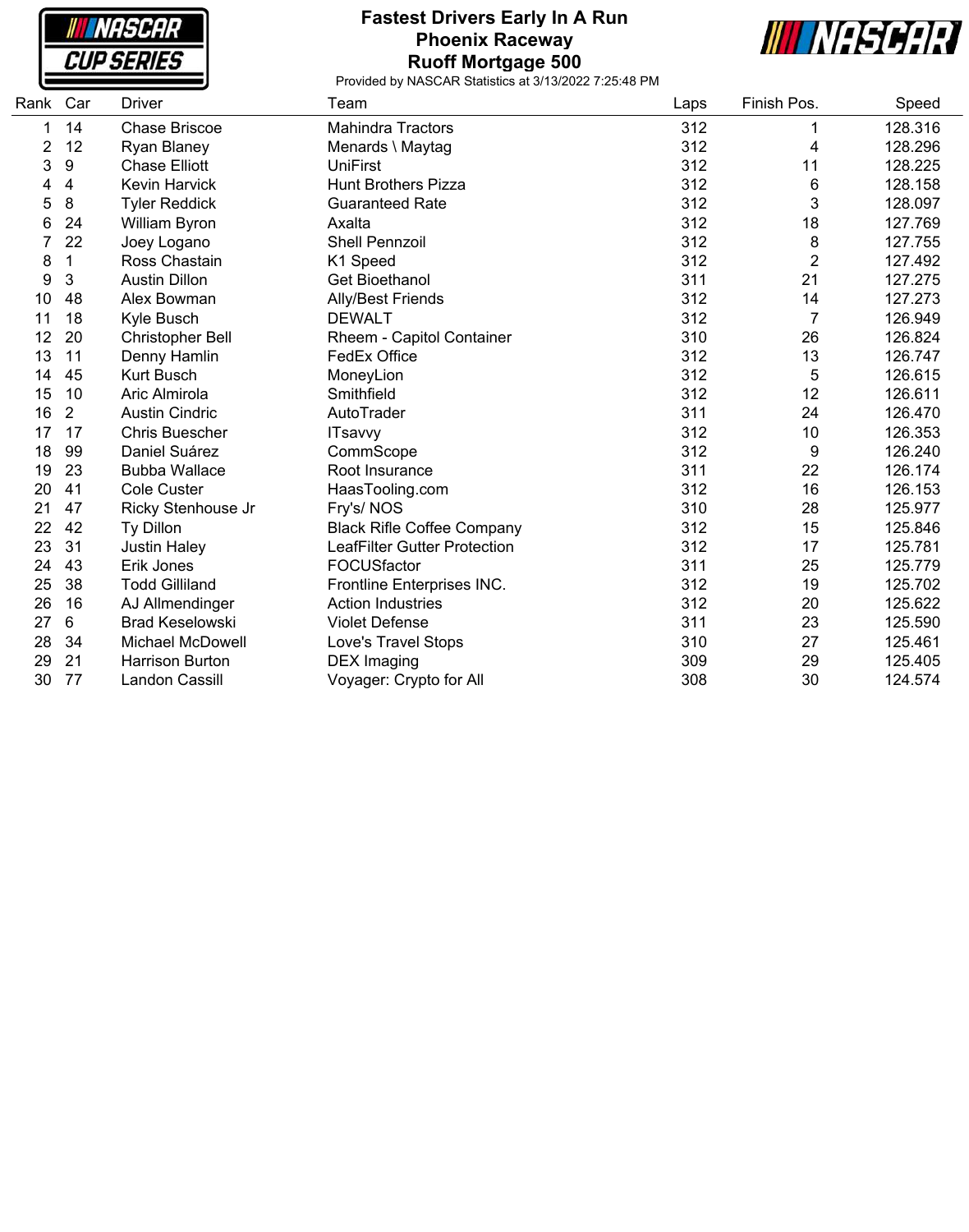

#### **Fastest Drivers Late In A Run Phoenix Raceway Ruoff Mortgage 500**



| Rank Car |                | Driver                  | Team                                | Laps | Finish Pos.    | Speed   |
|----------|----------------|-------------------------|-------------------------------------|------|----------------|---------|
| 1        | 1              | Ross Chastain           | K1 Speed                            | 312  | $\overline{2}$ | 125.421 |
| 2        | 9              | <b>Chase Elliott</b>    | <b>UniFirst</b>                     | 312  | 11             | 125.234 |
| 3        | 3              | <b>Austin Dillon</b>    | <b>Get Bioethanol</b>               | 311  | 21             | 125.218 |
| 4        | 12             | <b>Ryan Blaney</b>      | Menards \ Maytag                    | 312  | 4              | 125.214 |
| 5        | 14             | <b>Chase Briscoe</b>    | <b>Mahindra Tractors</b>            | 312  | 1              | 125.211 |
| 6        | 8              | <b>Tyler Reddick</b>    | <b>Guaranteed Rate</b>              | 312  | 3              | 125.193 |
|          | 4              | Kevin Harvick           | <b>Hunt Brothers Pizza</b>          | 312  | 6              | 125.186 |
| 8        | 48             | Alex Bowman             | <b>Ally/Best Friends</b>            | 312  | 14             | 124.904 |
| 9        | 22             | Joey Logano             | <b>Shell Pennzoil</b>               | 312  | 8              | 124.877 |
| 10       | 24             | William Byron           | Axalta                              | 312  | 18             | 124.843 |
| 11       | 10             | Aric Almirola           | Smithfield                          | 312  | 12             | 124.827 |
| 12       | 18             | Kyle Busch              | <b>DEWALT</b>                       | 312  | $\overline{7}$ | 124.755 |
| 13       | 41             | Cole Custer             | HaasTooling.com                     | 312  | 16             | 124.386 |
| 14       | 43             | Erik Jones              | FOCUSfactor                         | 311  | 25             | 124.372 |
| 15       | 99             | Daniel Suárez           | CommScope                           | 312  | 9              | 124.342 |
| 16       | 38             | <b>Todd Gilliland</b>   | Frontline Enterprises INC.          | 312  | 19             | 124.283 |
| 17       | 17             | <b>Chris Buescher</b>   | <b>ITsavvy</b>                      | 312  | 10             | 124.282 |
| 18       | 45             | <b>Kurt Busch</b>       | MoneyLion                           | 312  | 5              | 124.260 |
| 19       | 11             | Denny Hamlin            | FedEx Office                        | 312  | 13             | 124.187 |
| 20       | 23             | <b>Bubba Wallace</b>    | Root Insurance                      | 311  | 22             | 124.179 |
| 21       | 20             | <b>Christopher Bell</b> | Rheem - Capitol Container           | 310  | 26             | 124.154 |
| 22       | 42             | Ty Dillon               | <b>Black Rifle Coffee Company</b>   | 312  | 15             | 124.103 |
| 23       | 31             | <b>Justin Haley</b>     | <b>LeafFilter Gutter Protection</b> | 312  | 17             | 123.551 |
| 24       | 16             | AJ Allmendinger         | <b>Action Industries</b>            | 312  | 20             | 123.208 |
| 25       | 47             | Ricky Stenhouse Jr      | Fry's/NOS                           | 310  | 28             | 123.019 |
| 26       | 34             | <b>Michael McDowell</b> | Love's Travel Stops                 | 310  | 27             | 122.812 |
| 27       | 6              | <b>Brad Keselowski</b>  | <b>Violet Defense</b>               | 311  | 23             | 122.546 |
| 28       | $\overline{2}$ | <b>Austin Cindric</b>   | AutoTrader                          | 311  | 24             | 122.539 |
| 29       | 21             | <b>Harrison Burton</b>  | <b>DEX</b> Imaging                  | 309  | 29             | 122.300 |
| 30       | 77             | <b>Landon Cassill</b>   | Voyager: Crypto for All             | 308  | 30             | 120.874 |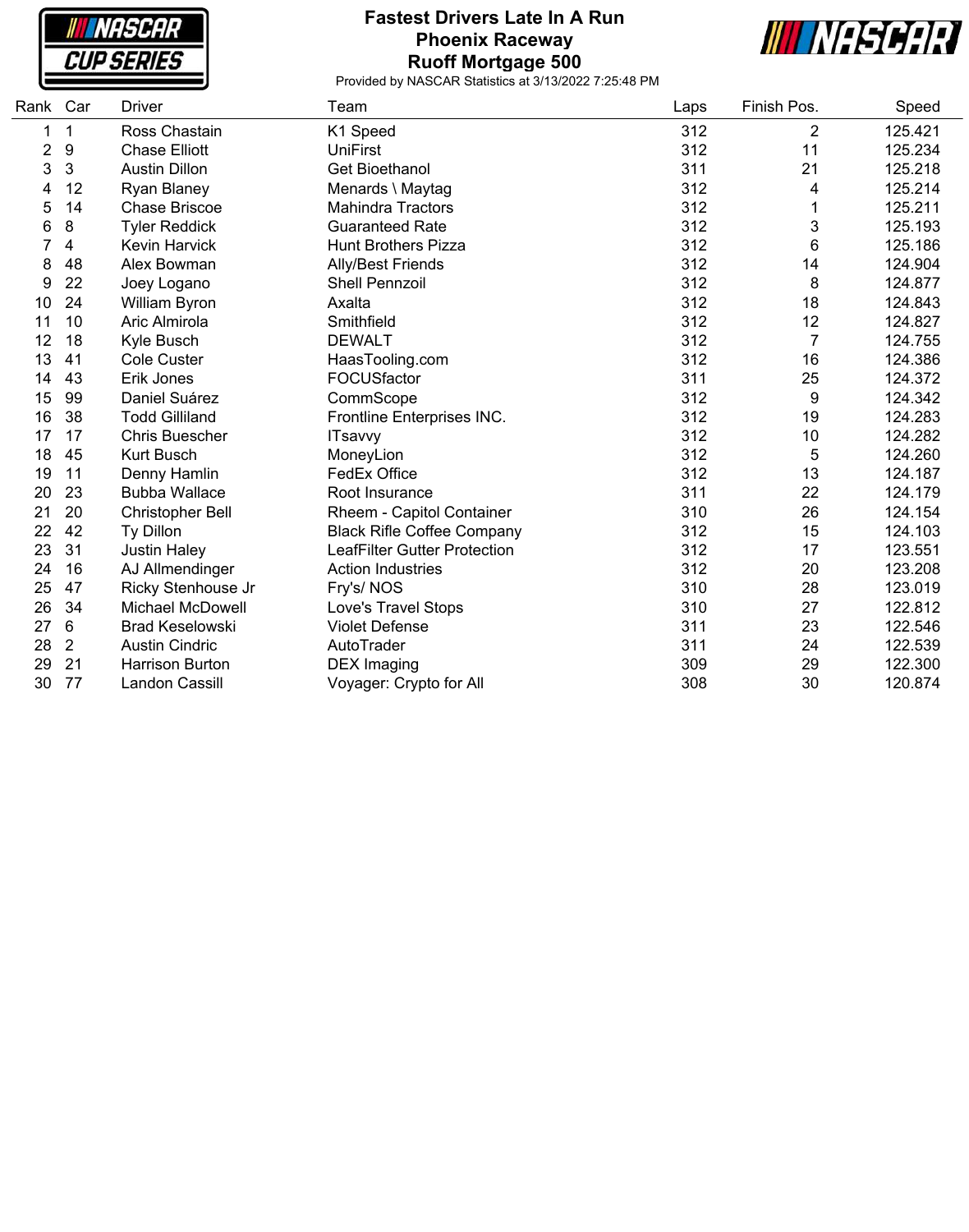

#### **Fastest Laps Run Phoenix Raceway Ruoff Mortgage 500**



| Rank | Car | Driver                  | Team                       | Percentage | Finish Pos. | Laps |
|------|-----|-------------------------|----------------------------|------------|-------------|------|
|      | 12  | Ryan Blaney             | Menards \ Maytag           | 21.5       | 4           | 52   |
|      | 14  | Chase Briscoe           | <b>Mahindra Tractors</b>   | 16.5       |             | 40   |
| 3    | 9   | <b>Chase Elliott</b>    | UniFirst                   | 14.9       | 11          | 36   |
| 4    | 4   | Kevin Harvick           | <b>Hunt Brothers Pizza</b> | 8.3        | 6           | 20   |
| 5    | 24  | William Byron           | Axalta                     | 7.9        | 18          | 19   |
| 6    |     | Ross Chastain           | K1 Speed                   | 7.0        | 2           | 17   |
|      | 5   | Kyle Larson             | Valvoline                  | 6.6        | 34          | 16   |
| 8    | 8   | <b>Tyler Reddick</b>    | <b>Guaranteed Rate</b>     | 6.2        | 3           | 15   |
| 9    | 3   | <b>Austin Dillon</b>    | <b>Get Bioethanol</b>      | 2.9        | 21          |      |
| 10   | 23  | <b>Bubba Wallace</b>    | Root Insurance             | 2.1        | 22          | 5    |
| 11   | 20  | <b>Christopher Bell</b> | Rheem - Capitol Container  | 2.1        | 26          | 5    |
| 12   | 48  | Alex Bowman             | Ally/Best Friends          | 1.7        | 14          | 4    |
| 13   | 34  | Michael McDowell        | Love's Travel Stops        | 1.7        | 27          | 4    |
| 14   | 22  | Joey Logano             | <b>Shell Pennzoil</b>      | 1.2        | 8           | 3    |
| 15   | 18  | Kyle Busch              | DEWALT                     | 0.8        |             | 2    |
| 16   | 10  | Aric Almirola           | Smithfield                 | 0.8        | 12          | 2    |
| 17   | 11  | Denny Hamlin            | FedEx Office               | 0.4        | 13          |      |
| 18   | 16  | AJ Allmendinger         | <b>Action Industries</b>   | 0.4        | 20          |      |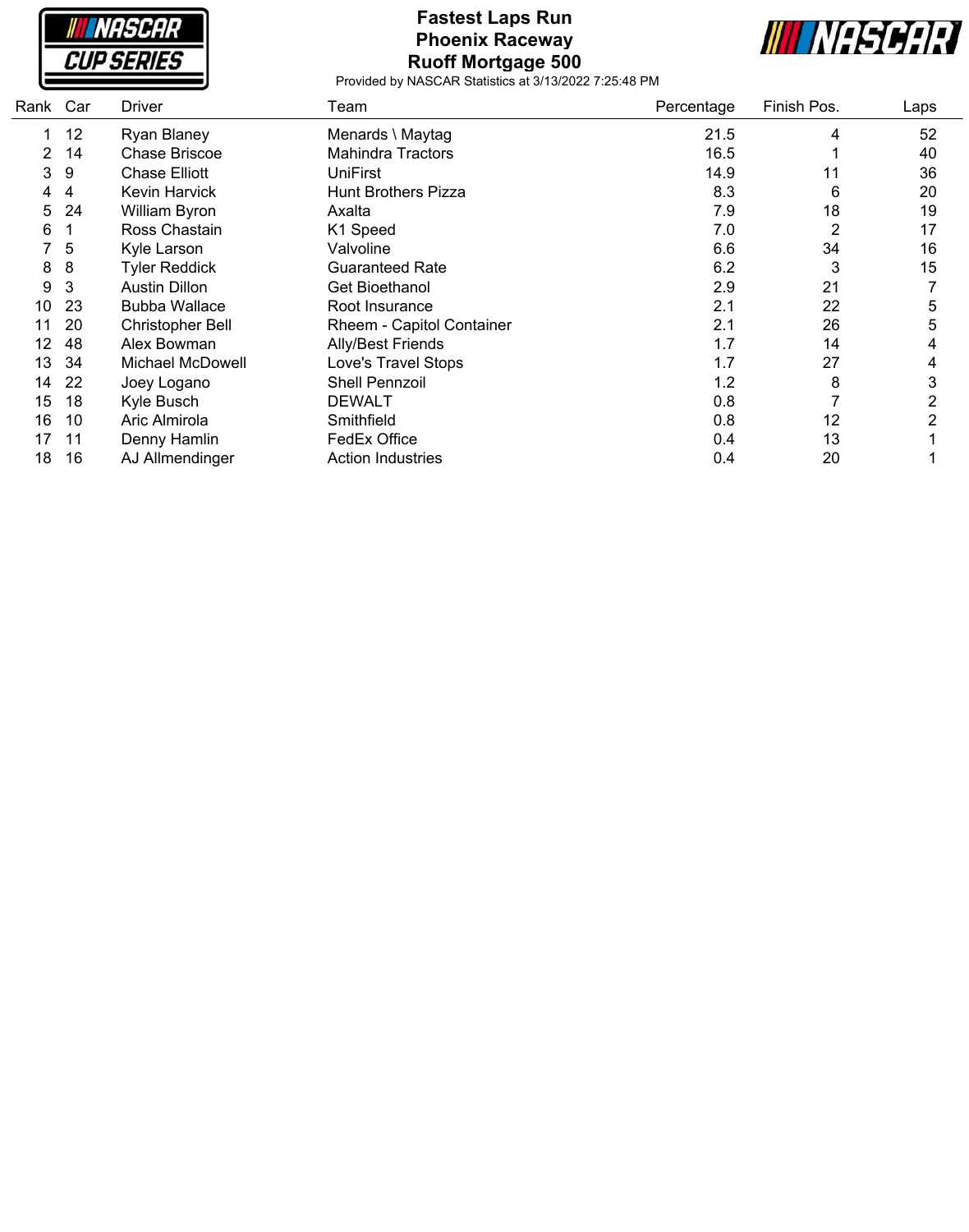

# **Fastest on Restarts Phoenix Raceway Ruoff Mortgage 500**



| Rank Car |                         | <b>Driver</b>           | Team                                | Finish Pos.    | Average Speed |
|----------|-------------------------|-------------------------|-------------------------------------|----------------|---------------|
| 1        | 9                       | <b>Chase Elliott</b>    | <b>UniFirst</b>                     | 11             | 126.959       |
| 2        | 12                      | Ryan Blaney             | Menards \ Maytag                    | 4              | 126.890       |
| 3        | 14                      | <b>Chase Briscoe</b>    | <b>Mahindra Tractors</b>            | 1              | 126.786       |
| 4        | $\overline{\mathbf{4}}$ | <b>Kevin Harvick</b>    | <b>Hunt Brothers Pizza</b>          | 6              | 126.730       |
| 5        | 8                       | <b>Tyler Reddick</b>    | <b>Guaranteed Rate</b>              | 3              | 126.718       |
| 6        | 24                      | William Byron           | Axalta                              | 18             | 126.517       |
| 7        | $\mathbf{1}$            | Ross Chastain           | K1 Speed                            | $\overline{2}$ | 126.512       |
| 8        | 22                      | Joey Logano             | <b>Shell Pennzoil</b>               | 8              | 126.262       |
| 9        | $\mathbf{3}$            | <b>Austin Dillon</b>    | <b>Get Bioethanol</b>               | 21             | 126.117       |
| 10       | 48                      | Alex Bowman             | <b>Ally/Best Friends</b>            | 14             | 126.085       |
| 11       | 5                       | Kyle Larson             | Valvoline                           | 34             | 125.988       |
| 12       | 18                      | Kyle Busch              | <b>DEWALT</b>                       | $\overline{7}$ | 125.890       |
| 13       | 10                      | Aric Almirola           | Smithfield                          | 12             | 125.672       |
| 14       | 19                      | Martin Truex Jr         | <b>Bass Pro Shops</b>               | 35             | 125.652       |
| 15       | 11                      | Denny Hamlin            | FedEx Office                        | 13             | 125.490       |
| 16       | 45                      | <b>Kurt Busch</b>       | MoneyLion                           | 5              | 125.468       |
| 17       | 99                      | Daniel Suárez           | CommScope                           | 9              | 125.379       |
| 18       | 41                      | Cole Custer             | HaasTooling.com                     | 16             | 125.238       |
| 19       | 17                      | <b>Chris Buescher</b>   | <b>ITsavvy</b>                      | 10             | 125.236       |
| 20       | 43                      | Erik Jones              | FOCUSfactor                         | 25             | 125.101       |
| 21       | 38                      | <b>Todd Gilliland</b>   | Frontline Enterprises INC.          | 19             | 124.870       |
| 22       | 42                      | Ty Dillon               | <b>Black Rifle Coffee Company</b>   | 15             | 124.860       |
| 23       | $\overline{7}$          | Corey Lajoie            | Built.com                           | 36             | 124.766       |
| 24       | 31                      | <b>Justin Haley</b>     | LeafFilter Gutter Protection        | 17             | 124.715       |
| 25       | 20                      | <b>Christopher Bell</b> | Rheem - Capitol Container           | 26             | 124.587       |
| 26       | $\overline{2}$          | <b>Austin Cindric</b>   | AutoTrader                          | 24             | 124.365       |
| 27       | 47                      | Ricky Stenhouse Jr      | Fry's/NOS                           | 28             | 124.360       |
| 28       | 23                      | <b>Bubba Wallace</b>    | Root Insurance                      | 22             | 124.338       |
| 29       | 6                       | <b>Brad Keselowski</b>  | <b>Violet Defense</b>               | 23             | 124.129       |
| 30       | 21                      | <b>Harrison Burton</b>  | <b>DEX</b> Imaging                  | 29             | 123.981       |
| 31       | 16                      | AJ Allmendinger         | <b>Action Industries</b>            | 20             | 123.634       |
| 32       | 34                      | <b>Michael McDowell</b> | Love's Travel Stops                 | 27             | 123.572       |
| 33       | 77                      | <b>Landon Cassill</b>   | Voyager: Crypto for All             | 30             | 122.509       |
| 34       | 51                      | Cody Ware               | Nurtec ODT Ford                     | 31             | 122.221       |
| 35       | 15                      | <b>Garrett Smithley</b> | Jacob Companies                     | 32             | 121.312       |
| 36       | 78                      | <b>BJ</b> McLeod        | <b>Premier Business Investments</b> | 33             | 119.645       |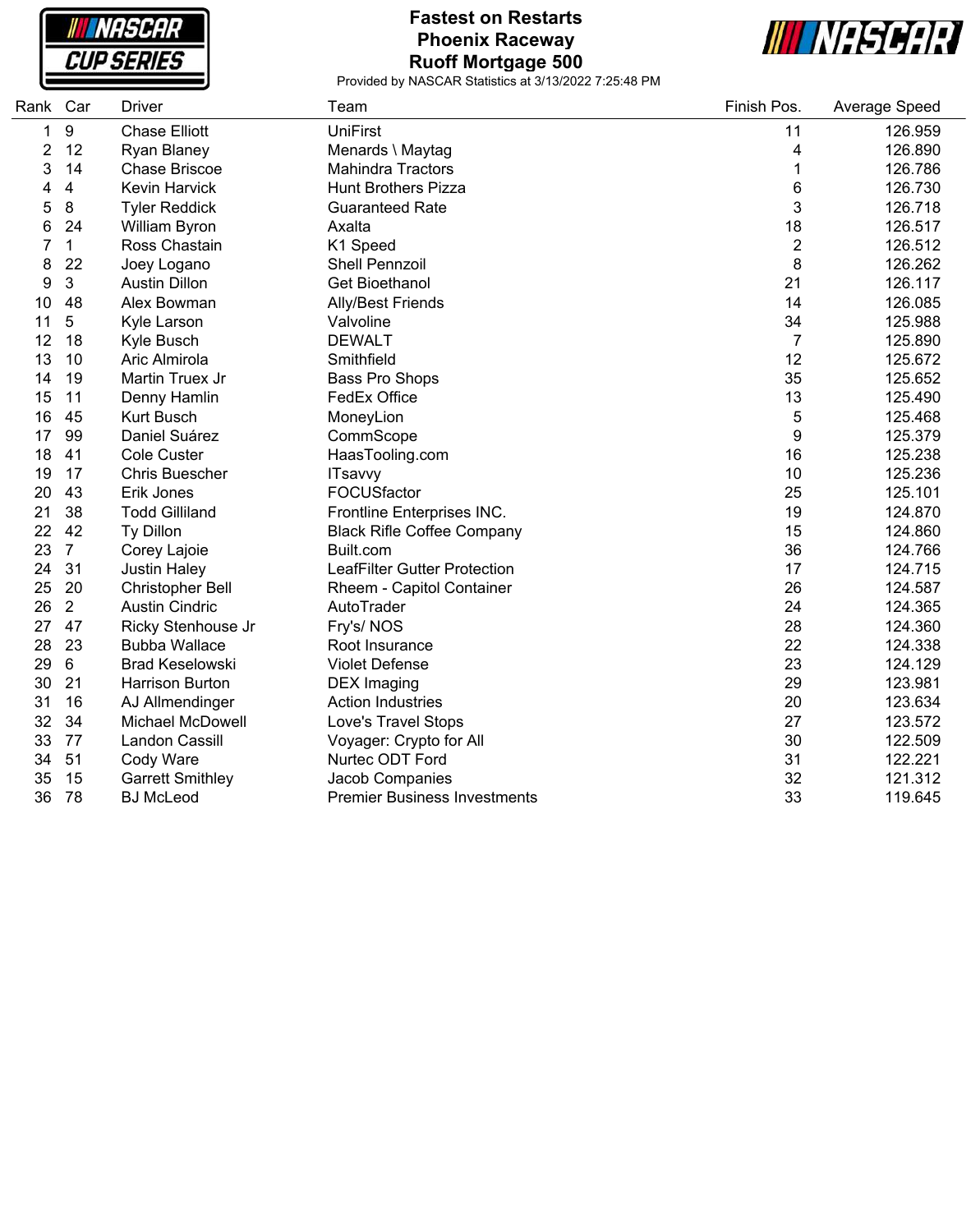

# **Green Flag Passes Phoenix Raceway Ruoff Mortgage 500**



| Rank | Car            | <b>Driver</b>           | Team                                | Finish Pos.    | <b>Green Flag Passes</b> |
|------|----------------|-------------------------|-------------------------------------|----------------|--------------------------|
| 1    | 18             | Kyle Busch              | <b>DEWALT</b>                       | 7              | 126                      |
| 2    | 99             | Daniel Suárez           | CommScope                           | 9              | 92                       |
| 3    | 17             | <b>Chris Buescher</b>   | <b>ITsavvy</b>                      | 10             | 90                       |
|      | 22             | Joey Logano             | Shell Pennzoil                      | 8              | 89                       |
| 5    | 10             | Aric Almirola           | Smithfield                          | 12             | 89                       |
| 6    | 11             | Denny Hamlin            | FedEx Office                        | 13             | 85                       |
|      | 1              | Ross Chastain           | K1 Speed                            | $\overline{2}$ | 75                       |
| 8    | 47             | Ricky Stenhouse Jr      | Fry's/NOS                           | 28             | 75                       |
| 9    | 48             | Alex Bowman             | Ally/Best Friends                   | 14             | 73                       |
| 10   | 8              | <b>Tyler Reddick</b>    | <b>Guaranteed Rate</b>              | 3              | 68                       |
| 11   | 45             | <b>Kurt Busch</b>       | MoneyLion                           | 5              | 68                       |
| 12   | 5              | Kyle Larson             | Valvoline                           | 34             | 67                       |
| 13   | 23             | <b>Bubba Wallace</b>    | Root Insurance                      | 22             | 66                       |
| 14   | 43             | Erik Jones              | FOCUSfactor                         | 25             | 66                       |
| 15   | 16             | AJ Allmendinger         | <b>Action Industries</b>            | 20             | 65                       |
| 16   | 12             | Ryan Blaney             | Menards \ Maytag                    | 4              | 62                       |
| 17   | 3              | <b>Austin Dillon</b>    | <b>Get Bioethanol</b>               | 21             | 62                       |
| 18   | 41             | Cole Custer             | HaasTooling.com                     | 16             | 61                       |
| 19   | 42             | Ty Dillon               | <b>Black Rifle Coffee Company</b>   | 15             | 60                       |
| 20   | 38             | <b>Todd Gilliland</b>   | Frontline Enterprises INC.          | 19             | 60                       |
| 21   | 21             | <b>Harrison Burton</b>  | <b>DEX</b> Imaging                  | 29             | 53                       |
| 22   | 19             | Martin Truex Jr         | Bass Pro Shops                      | 35             | 52                       |
| 23   | $\overline{4}$ | <b>Kevin Harvick</b>    | <b>Hunt Brothers Pizza</b>          | 6              | 50                       |
| 24   | $\overline{2}$ | <b>Austin Cindric</b>   | AutoTrader                          | 24             | 49                       |
| 25   | 24             | <b>William Byron</b>    | Axalta                              | 18             | 48                       |
| 26   | 34             | <b>Michael McDowell</b> | Love's Travel Stops                 | 27             | 48                       |
| 27   | 6              | <b>Brad Keselowski</b>  | <b>Violet Defense</b>               | 23             | 45                       |
| 28   | 20             | Christopher Bell        | Rheem - Capitol Container           | 26             | 44                       |
| 29   | 9              | <b>Chase Elliott</b>    | <b>UniFirst</b>                     | 11             | 43                       |
| 30   | 14             | <b>Chase Briscoe</b>    | <b>Mahindra Tractors</b>            | 1              | 39                       |
| 31   | 31             | <b>Justin Haley</b>     | LeafFilter Gutter Protection        | 17             | 38                       |
| 32   | $\overline{7}$ | Corey Lajoie            | Built.com                           | 36             | 19                       |
| 33   | 51             | Cody Ware               | Nurtec ODT Ford                     | 31             | 12                       |
| 34   | 77             | Landon Cassill          | Voyager: Crypto for All             | 30             | 10                       |
| 35   | 15             | <b>Garrett Smithley</b> | Jacob Companies                     | 32             | 6                        |
| 36   | 78             | <b>BJ</b> McLeod        | <b>Premier Business Investments</b> | 33             | 3                        |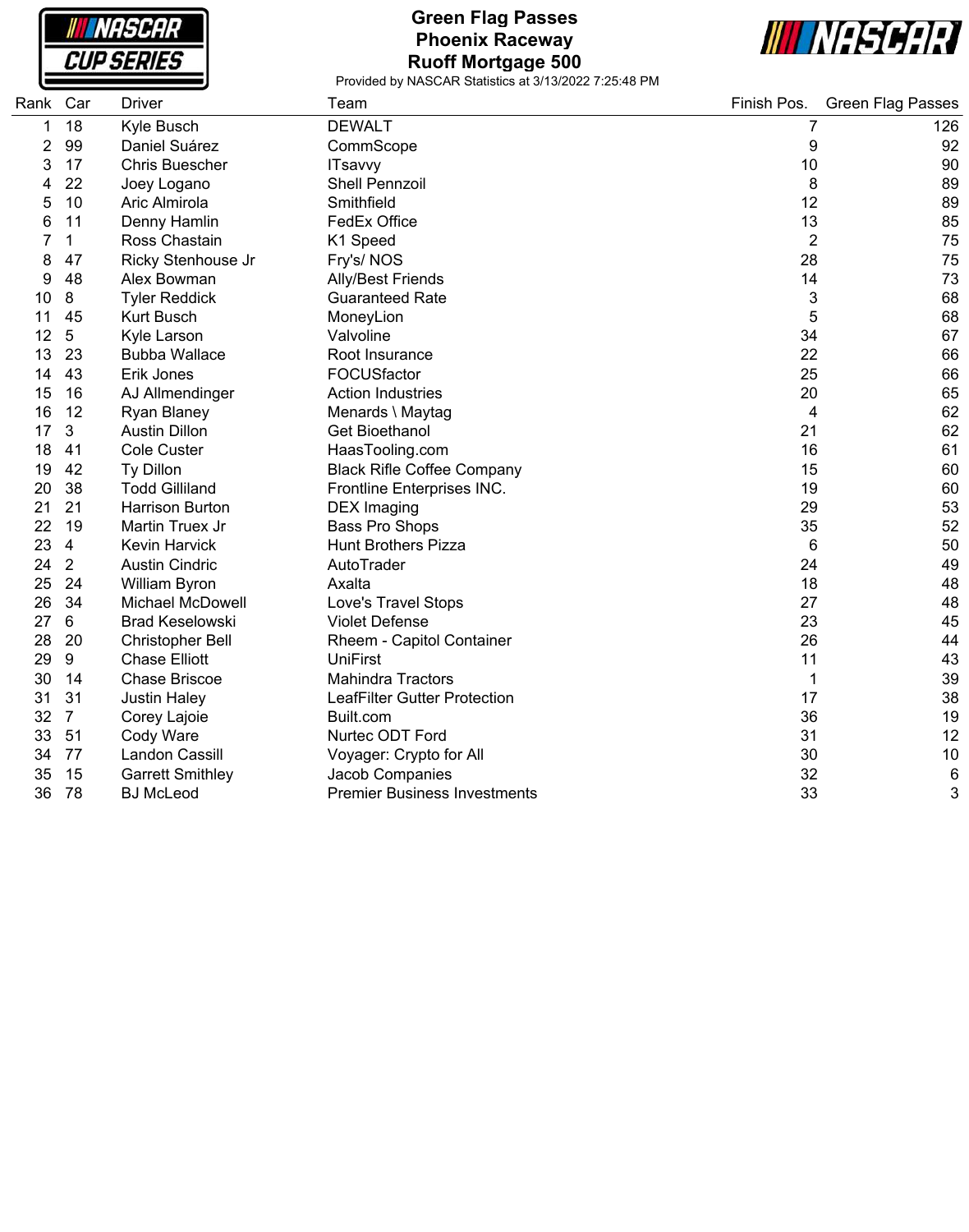

# **Green Flag Speed Phoenix Raceway Ruoff Mortgage 500**



| Rank Car |                         | <b>Driver</b>           | Team                                | Finish Pos.    | Green Flag Speed |
|----------|-------------------------|-------------------------|-------------------------------------|----------------|------------------|
| 1        | $\boldsymbol{9}$        | <b>Chase Elliott</b>    | <b>UniFirst</b>                     | 11             | 126.961          |
| 2        | 12                      | Ryan Blaney             | Menards \ Maytag                    | 4              | 126.915          |
| 3        | $\overline{\mathbf{4}}$ | Kevin Harvick           | <b>Hunt Brothers Pizza</b>          | 6              | 126.782          |
| 4        | 14                      | <b>Chase Briscoe</b>    | <b>Mahindra Tractors</b>            | 1              | 126.737          |
| 5        | 8                       | <b>Tyler Reddick</b>    | <b>Guaranteed Rate</b>              | 3              | 126.709          |
| 6        | 1                       | Ross Chastain           | K1 Speed                            | $\overline{2}$ | 126.553          |
| 7        | 24                      | William Byron           | Axalta                              | 18             | 126.529          |
| 8        | 5                       | Kyle Larson             | Valvoline                           | 34             | 126.469          |
| 9        | 22                      | Joey Logano             | Shell Pennzoil                      | 8              | 126.306          |
| 10       | 3                       | <b>Austin Dillon</b>    | <b>Get Bioethanol</b>               | 21             | 126.149          |
| 11       | 48                      | Alex Bowman             | <b>Ally/Best Friends</b>            | 14             | 126.126          |
| 12       | 18                      | Kyle Busch              | <b>DEWALT</b>                       | $\overline{7}$ | 125.888          |
| 13       | 10                      | Aric Almirola           | Smithfield                          | 12             | 125.737          |
| 14       | 19                      | Martin Truex Jr         | Bass Pro Shops                      | 35             | 125.707          |
| 15       | 11                      | Denny Hamlin            | <b>FedEx Office</b>                 | 13             | 125.503          |
| 16       | 45                      | <b>Kurt Busch</b>       | MoneyLion                           | 5              | 125.493          |
| 17       | 99                      | Daniel Suárez           | CommScope                           | 9              | 125.413          |
| 18       | 17                      | <b>Chris Buescher</b>   | <b>ITsavvy</b>                      | 10             | 125.307          |
| 19       | 20                      | <b>Christopher Bell</b> | Rheem - Capitol Container           | 26             | 125.305          |
| 20       | 41                      | Cole Custer             | HaasTooling.com                     | 16             | 125.287          |
| 21       | 43                      | Erik Jones              | FOCUSfactor                         | 25             | 125.207          |
| 22       | 23                      | <b>Bubba Wallace</b>    | Root Insurance                      | 22             | 125.103          |
| 23       | 38                      | <b>Todd Gilliland</b>   | Frontline Enterprises INC.          | 19             | 124.959          |
| 24       | 42                      | Ty Dillon               | <b>Black Rifle Coffee Company</b>   | 15             | 124.909          |
| 25       | 31                      | <b>Justin Haley</b>     | <b>LeafFilter Gutter Protection</b> | 17             | 124.777          |
| 26       | $\overline{7}$          | Corey Lajoie            | Built.com                           | 36             | 124.744          |
| 27       | 47                      | Ricky Stenhouse Jr      | Fry's/NOS                           | 28             | 124.420          |
| 28       | 16                      | AJ Allmendinger         | <b>Action Industries</b>            | 20             | 124.386          |
| 29       | $\overline{2}$          | <b>Austin Cindric</b>   | AutoTrader                          | 24             | 124.375          |
| 30       | 34                      | <b>Michael McDowell</b> | Love's Travel Stops                 | 27             | 124.268          |
| 31       | 21                      | <b>Harrison Burton</b>  | <b>DEX</b> Imaging                  | 29             | 124.184          |
| 32       | 6                       | <b>Brad Keselowski</b>  | <b>Violet Defense</b>               | 23             | 124.178          |
| 33       | 77                      | Landon Cassill          | Voyager: Crypto for All             | 30             | 122.539          |
| 34       | 51                      | Cody Ware               | Nurtec ODT Ford                     | 31             | 122.208          |
| 35       | 15                      | <b>Garrett Smithley</b> | Jacob Companies                     | 32             | 121.287          |
| 36       | 78                      | <b>BJ</b> McLeod        | <b>Premier Business Investments</b> | 33             | 120.397          |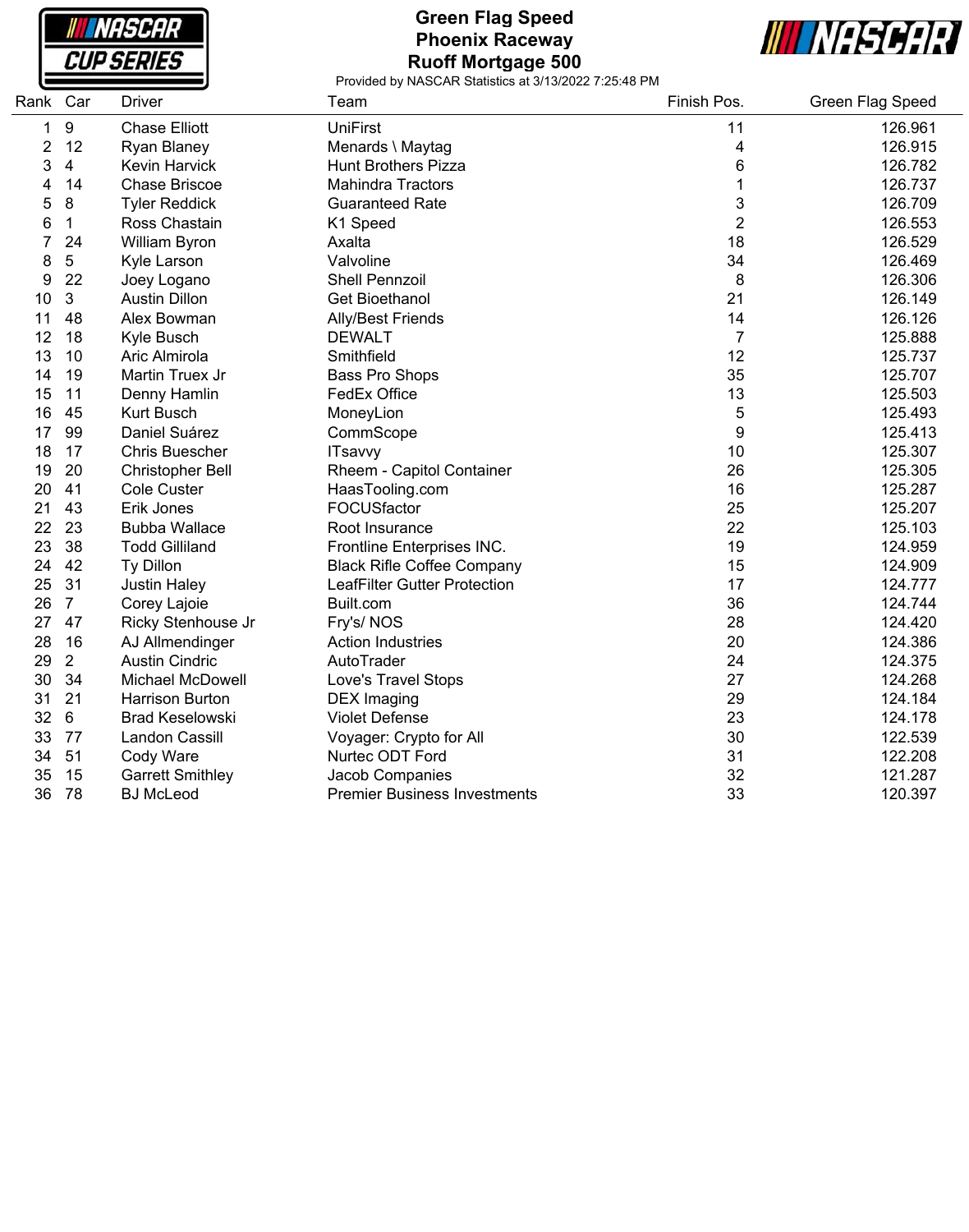| NASCAR            |  |
|-------------------|--|
| <i>CUP SERIES</i> |  |

ſ

# **Laps in Top 15 Phoenix Raceway Ruoff Mortgage 500**



| Rank Car |                | <b>Driver</b>           | Team                              | Percentage | Finish Pos.    | Laps                      |
|----------|----------------|-------------------------|-----------------------------------|------------|----------------|---------------------------|
|          | 14             | <b>Chase Briscoe</b>    | <b>Mahindra Tractors</b>          | 100.0      |                | 312                       |
| 2        | 8              | <b>Tyler Reddick</b>    | <b>Guaranteed Rate</b>            | 100.0      | 3              | 312                       |
| 3        | 22             | Joey Logano             | <b>Shell Pennzoil</b>             | 100.0      | 8              | 312                       |
| 4        | 24             | William Byron           | Axalta                            | 99.4       | 18             | 310                       |
| 5        | 48             | Alex Bowman             | Ally/Best Friends                 | 98.1       | 14             | 306                       |
| 6        | 3              | <b>Austin Dillon</b>    | <b>Get Bioethanol</b>             | 98.1       | 21             | 306                       |
|          | 4              | <b>Kevin Harvick</b>    | <b>Hunt Brothers Pizza</b>        | 96.5       | 6              | 301                       |
| 8        | 9              | <b>Chase Elliott</b>    | <b>UniFirst</b>                   | 93.6       | 11             | 292                       |
| 9        | 12             | Ryan Blaney             | Menards \ Maytag                  | 91.7       | 4              | 286                       |
| 10       | 1              | Ross Chastain           | K1 Speed                          | 88.5       | $\overline{c}$ | 276                       |
| 11       | 18             | Kyle Busch              | <b>DEWALT</b>                     | 82.1       | $\overline{7}$ | 256                       |
| 12       | 10             | Aric Almirola           | Smithfield                        | 71.8       | 12             | 224                       |
| 13       | 5              | Kyle Larson             | Valvoline                         | 67.3       | 34             | 210                       |
| 14       | 19             | Martin Truex Jr         | Bass Pro Shops                    | 57.7       | 35             | 180                       |
| 15       | 11             | Denny Hamlin            | <b>FedEx Office</b>               | 49.4       | 13             | 154                       |
| 16       | 41             | <b>Cole Custer</b>      | HaasTooling.com                   | 45.2       | 16             | 141                       |
| 17       | 45             | <b>Kurt Busch</b>       | MoneyLion                         | 42.3       | 5              | 132                       |
| 18       | 99             | Daniel Suárez           | CommScope                         | 38.8       | 9              | 121                       |
| 19       | $\overline{2}$ | <b>Austin Cindric</b>   | AutoTrader                        | 29.2       | 24             | 91                        |
| 20       | 20             | <b>Christopher Bell</b> | Rheem - Capitol Container         | 20.2       | 26             | 63                        |
| 21       | 17             | <b>Chris Buescher</b>   | <b>ITsavvy</b>                    | 16.7       | 10             | 52                        |
| 22       | 21             | <b>Harrison Burton</b>  | <b>DEX Imaging</b>                | 5.1        | 29             | 16                        |
| 23       | 43             | Erik Jones              | FOCUSfactor                       | 3.2        | 25             | 10                        |
| 24       | 23             | <b>Bubba Wallace</b>    | Root Insurance                    | 2.6        | 22             | 8                         |
| 25       | 42             | Ty Dillon               | <b>Black Rifle Coffee Company</b> | 1.0        | 15             | $\ensuremath{\mathsf{3}}$ |
| 26       | 31             | <b>Justin Haley</b>     | LeafFilter Gutter Protection      | 1.0        | 17             | 3                         |
| 27       | 47             | Ricky Stenhouse Jr      | Fry's/NOS                         | 0.6        | 28             | $\overline{c}$            |
| 28       | 15             | <b>Garrett Smithley</b> | Jacob Companies                   | 0.3        | 32             | 1                         |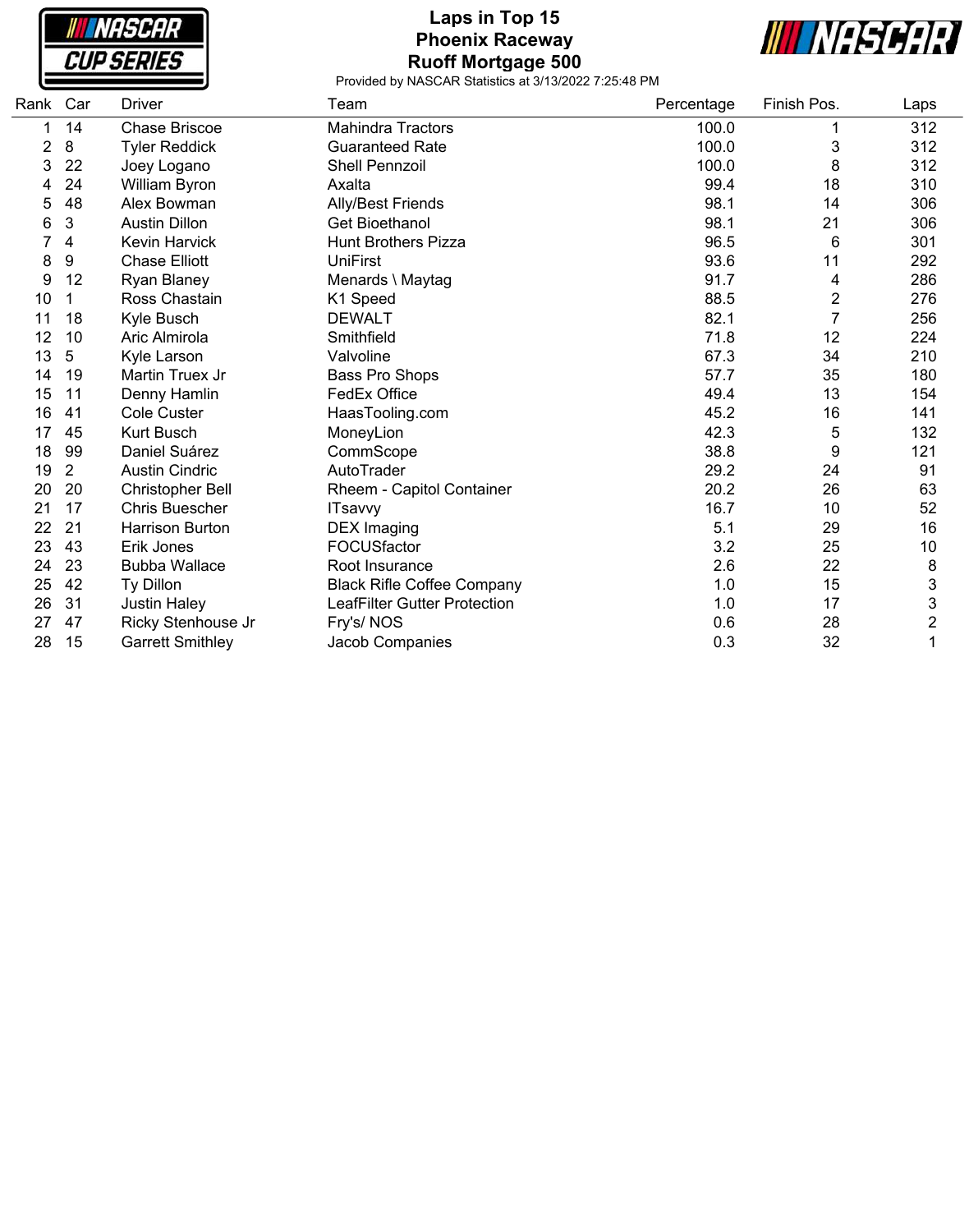

# **Laps Led Phoenix Raceway Ruoff Mortgage 500**



| Rank | Car  | Driver        | Геаm                  | Percentage | Finish Pos. | Laps |
|------|------|---------------|-----------------------|------------|-------------|------|
|      | 12   | Ryan Blaney   | Menards \ Maytag      | 45.83      | 4           | 143  |
| 2    | -14  | Chase Briscoe | Mahindra Tractors     | 32.37      |             | 101  |
|      | 39   | Chase Elliott | UniFirst              | 16.03      | 11          | 50   |
| 4    | -24  | William Byron | Axalta                | 3.85       | 18          | 12   |
|      | 5 22 | Joey Logano   | <b>Shell Pennzoil</b> | 1.28       | 8           | 4    |
| 6 5  |      | Kyle Larson   | Valvoline             | 0.84       | 34          |      |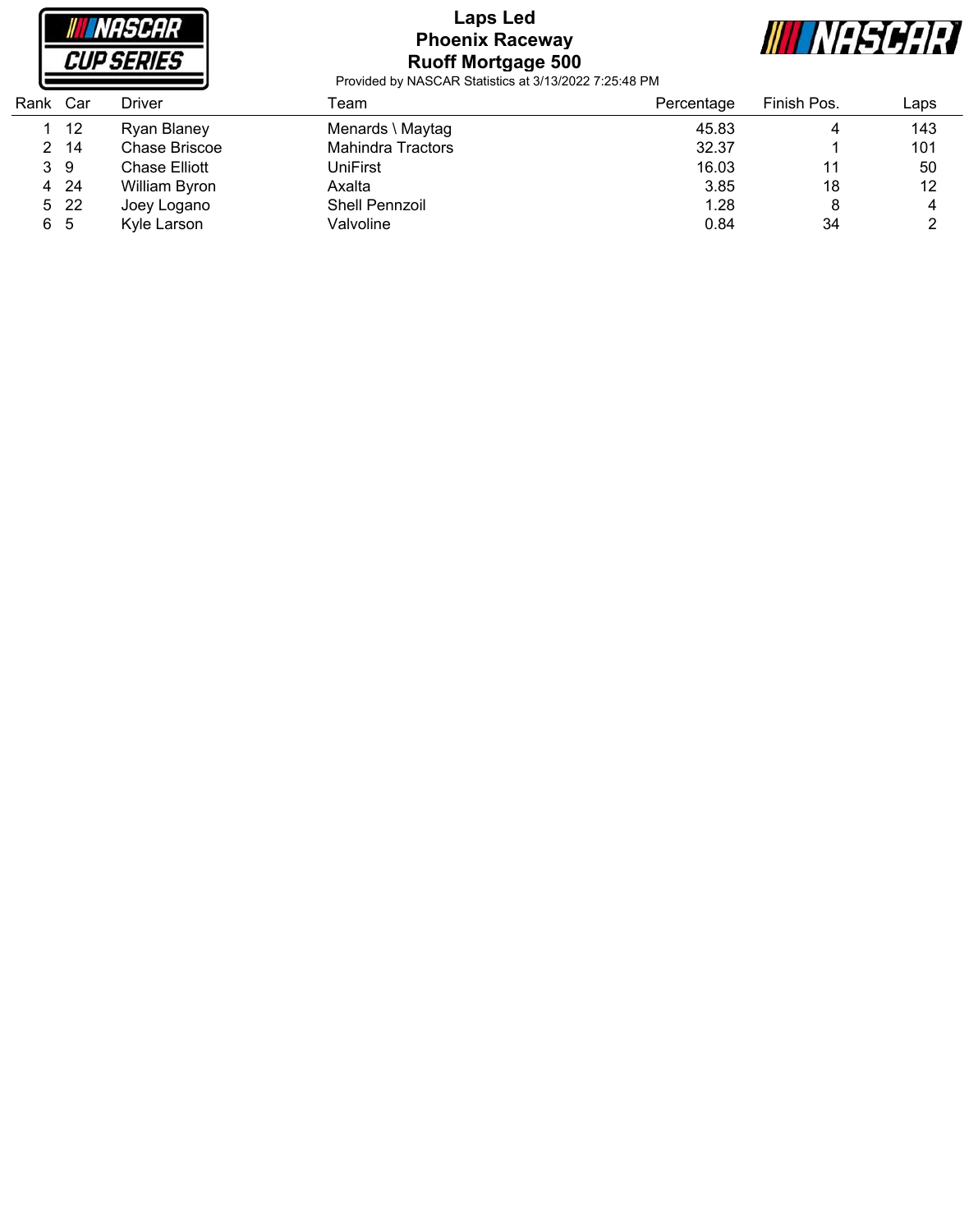| <i><b>INASCAR</b></i> |
|-----------------------|
| <i>CUP SERIES</i>     |

### **Quality Passes Phoenix Raceway Ruoff Mortgage 500**



| Rank | Car | <b>Driver</b>           | Team                              | Finish Pos. | <b>Quality Passes</b> |
|------|-----|-------------------------|-----------------------------------|-------------|-----------------------|
|      | 22  | Joey Logano             | <b>Shell Pennzoil</b>             | 8           | 79                    |
|      | 18  | Kyle Busch              | <b>DEWALT</b>                     |             | 78                    |
| 3    | 8   | <b>Tyler Reddick</b>    | <b>Guaranteed Rate</b>            | 3           | 66                    |
|      | 48  | Alex Bowman             | <b>Ally/Best Friends</b>          | 14          | 66                    |
| 5    | 10  | Aric Almirola           | Smithfield                        | 12          | 61                    |
| 6    | 3   | <b>Austin Dillon</b>    | <b>Get Bioethanol</b>             | 21          | 58                    |
|      |     | Ross Chastain           | K1 Speed                          | 2           | 52                    |
| 8    | 24  | William Byron           | Axalta                            | 18          | 47                    |
| 9    | 4   | <b>Kevin Harvick</b>    | <b>Hunt Brothers Pizza</b>        | 6           | 44                    |
| 10   | 19  | Martin Truex Jr         | Bass Pro Shops                    | 35          | 41                    |
| 11   | 99  | Daniel Suárez           | CommScope                         | 9           | 39                    |
| 12   | 45  | <b>Kurt Busch</b>       | MoneyLion                         | 5           | 38                    |
| 13   | 5   | Kyle Larson             | Valvoline                         | 34          | 37                    |
| 14   | 14  | <b>Chase Briscoe</b>    | <b>Mahindra Tractors</b>          |             | 35                    |
| 15   | 11  | Denny Hamlin            | FedEx Office                      | 13          | 35                    |
| 16   | 12  | Ryan Blaney             | Menards \ Maytag                  | 4           | 32                    |
| 17   | 9   | <b>Chase Elliott</b>    | <b>UniFirst</b>                   | 11          | 30                    |
| 18   | 2   | <b>Austin Cindric</b>   | AutoTrader                        | 24          | 25                    |
| 19   | 17  | <b>Chris Buescher</b>   | <b>ITsavvy</b>                    | 10          | 24                    |
| 20   | 41  | <b>Cole Custer</b>      | HaasTooling.com                   | 16          | 23                    |
| 21   | 20  | <b>Christopher Bell</b> | Rheem - Capitol Container         | 26          | 14                    |
| 22   | 42  | Ty Dillon               | <b>Black Rifle Coffee Company</b> | 15          | 9                     |
| 23   | 21  | <b>Harrison Burton</b>  | <b>DEX Imaging</b>                | 29          | 5                     |
| 24   | 43  | Erik Jones              | FOCUSfactor                       | 25          | 2                     |
| 25   | 23  | <b>Bubba Wallace</b>    | Root Insurance                    | 22          |                       |
| 26   | 6   | <b>Brad Keselowski</b>  | <b>Violet Defense</b>             | 23          |                       |